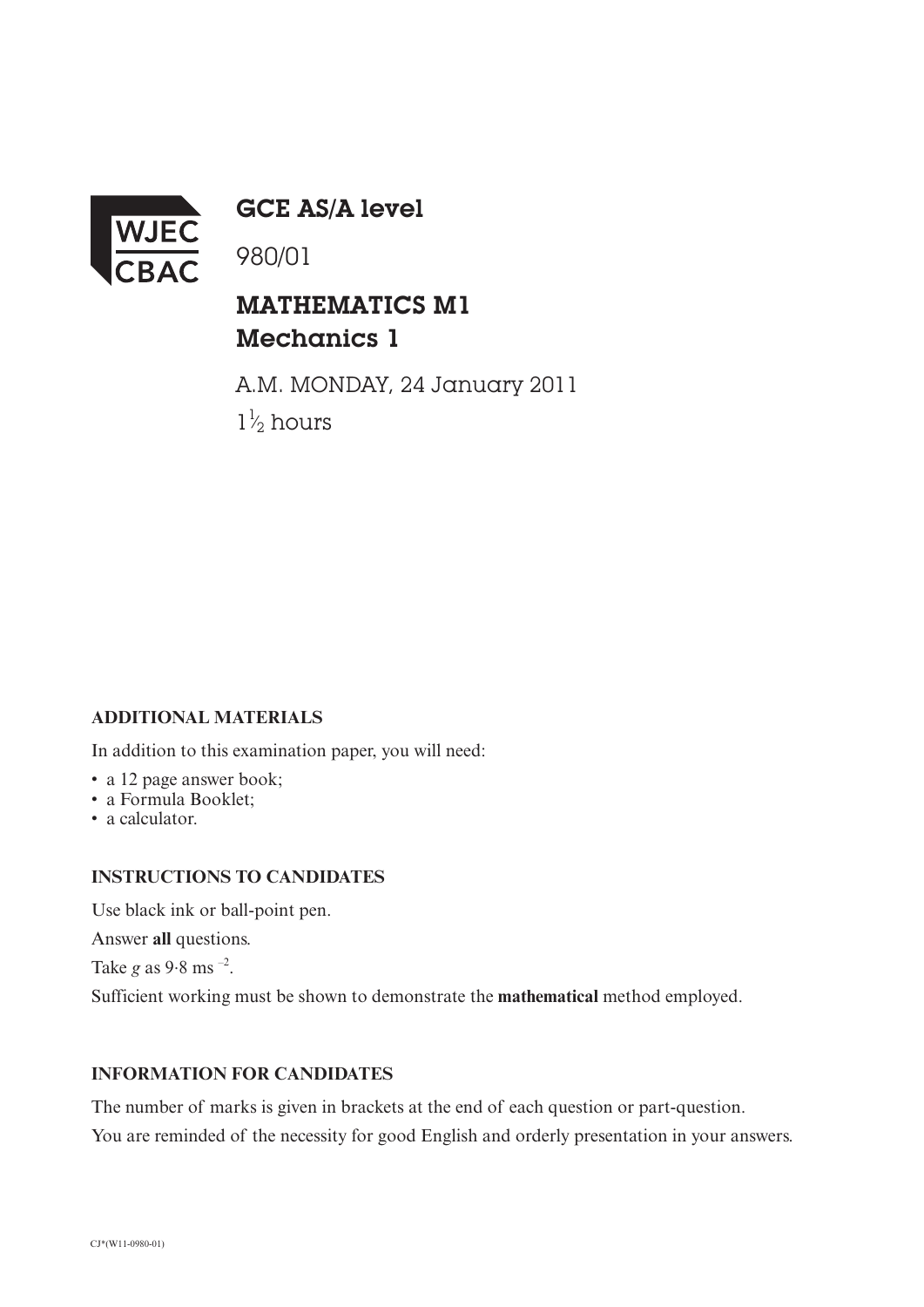- **1.** A train, starting from rest at station *A*, travels on a straight horizontal track towards station *B*. On leaving station *A*, the train accelerates at a constant rate for 60 s until it reaches a speed of  $30 \text{ ms}^{-1}$  at point *X*. The train then continues at  $30 \text{ ms}^{-1}$  to a point *Y* when a constant deceleration is applied for 40 s, so that the speed of the train as it passes station *B* is  $15 \text{ ms}^{-1}$ . The distance between stations *A* and *B* is 24km.
	- *(a)* Draw a sketch of the velocity-time graph showing the motion of the train between *A* and *B*.  $[4]$
	- *(b)* Find the acceleration of the train and the distance travelled whilst the train was accelerating. [4]
	- $(c)$  Find the total time for the train to travel from *A* to *B*. [4]
- **2.** A crate, of mass 80 kg, lies on the floor of a lift. Find the reaction of the floor of the lift on the crate when
	- (a) the lift is moving down with acceleration  $0.3 \text{ ms}^{-2}$ ,  $\left[3\right]$  (3)
	- *(b)* the lift is moving up with acceleration  $0.2 \text{ ms}^{-2}$ .  $\left[3\right]$  (3)
	- $(c)$  the lift is moving up with constant speed. [1]
- **3.** A ball is dropped from rest from a point above a smooth horizontal floor. The ball falls vertically for  $0.\overline{8}$  s before it hits the floor and bounces to a height of  $0.9$ m above the floor.
	- *(a)* Calculate the speed of the ball when it first hits the floor. [3]
	- *(b)* Find the coefficient of restitution between the floor and the ball. Give your answer correct to three significant figures. [5]

**4.** A sphere *A*, of mass  $3 \text{ kg}$ , moving with speed  $8 \text{ ms}^{-1}$  on a smooth horizontal plane, collides directly with another sphere *B*, of mass  $\overline{7}$  kg, moving with speed  $5 \text{ ms}^{-1}$  on the plane in the same direction. The coefficient of restitution between the spheres is 0·4.

- *(a)* Calculate the speed of *A* and the speed of *B* immediately after the collision. [7]
- *(b)* Find the impulse exerted by *A* on *B*. [2]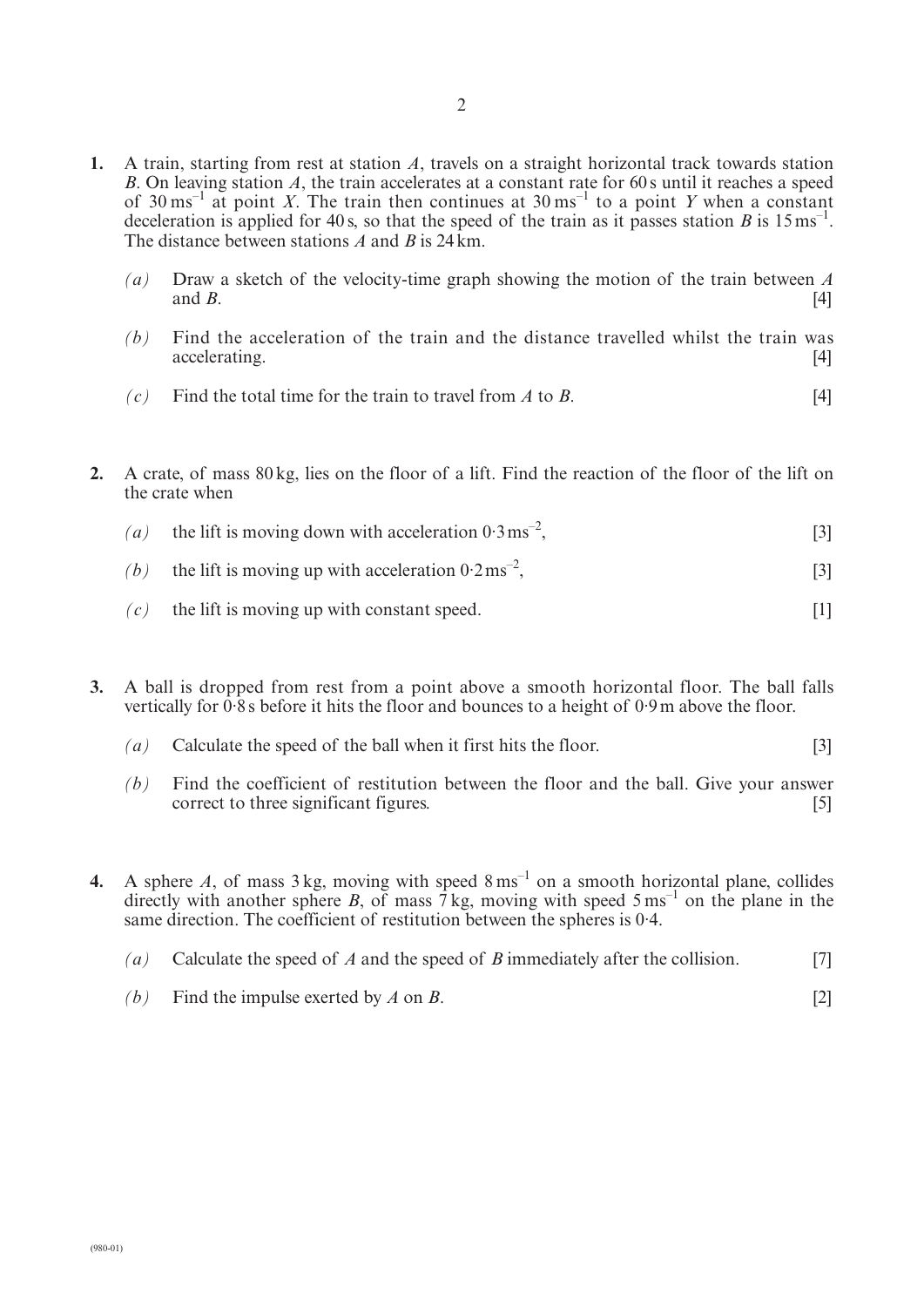**5.** The diagram shows four horizontal forces acting at a point *O*. The forces are in equilibrium.



Calculate the value of  $P$  and the size of the angle  $\theta$ . Give each of your answers correct to one decimal place. [8]

**6.** The diagram shows two bodies *A* and *B*, of mass 5 kg and 3 kg respectively, connected by a light inextensible string passing over a smooth light pulley fixed at the edge of a **rough** horizontal table. The heavier body *A* lies on the table and the lighter body *B* hangs freely below the pulley.



Initially, the system is at rest with the string just taut. The system is then released.

- *(a)* Given that the coefficient of friction between *A* and the table is 0·4, calculate the magnitude of the acceleration of *A* and the tension in the string. [9]
- *(b)* Given instead that the bodies remain at rest, find the least value of the coefficient of friction. [3]

# **TURN OVER**